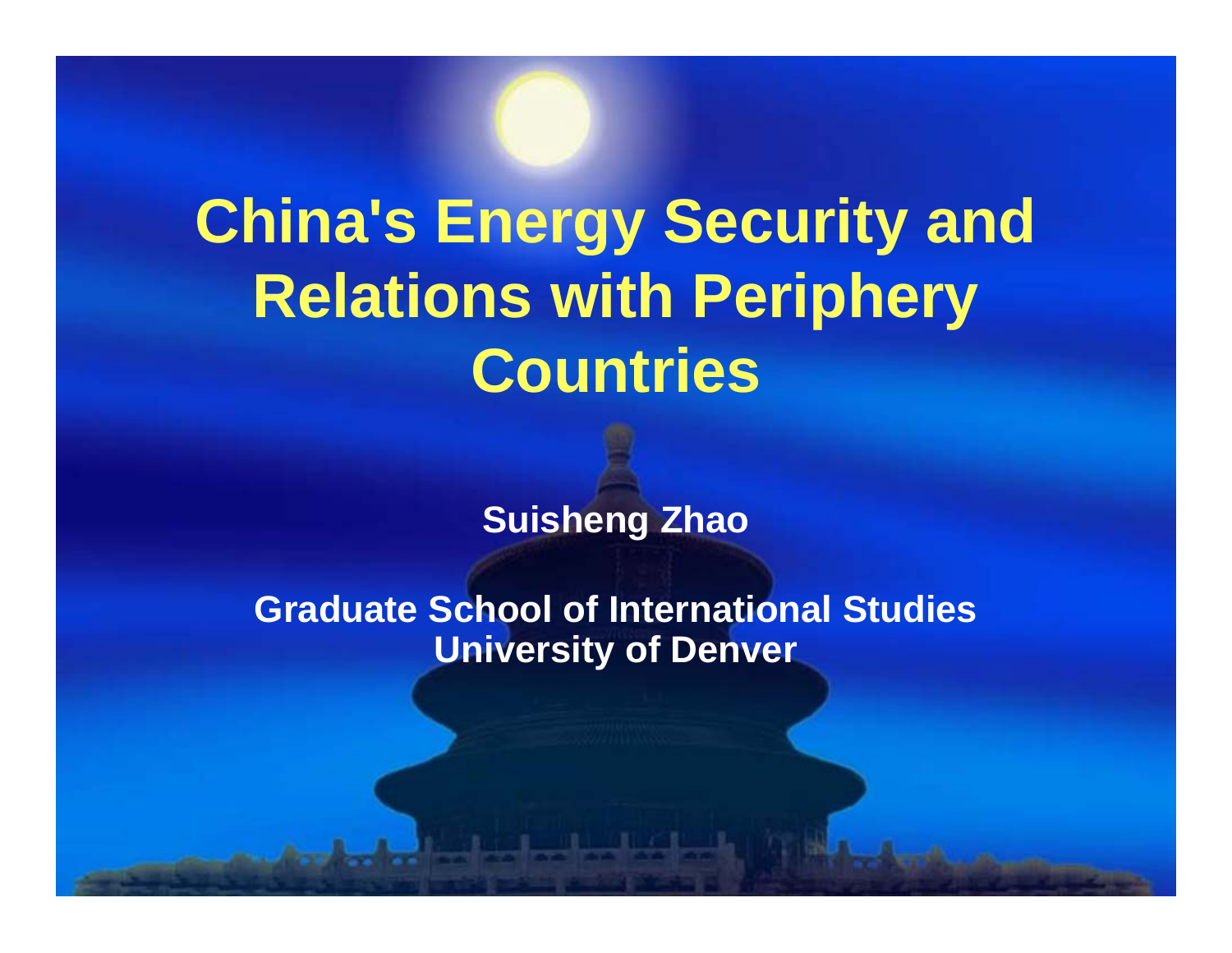## **Introduction**

 China's enormous economic growth has resulted in energy demand growth ( **table 1** )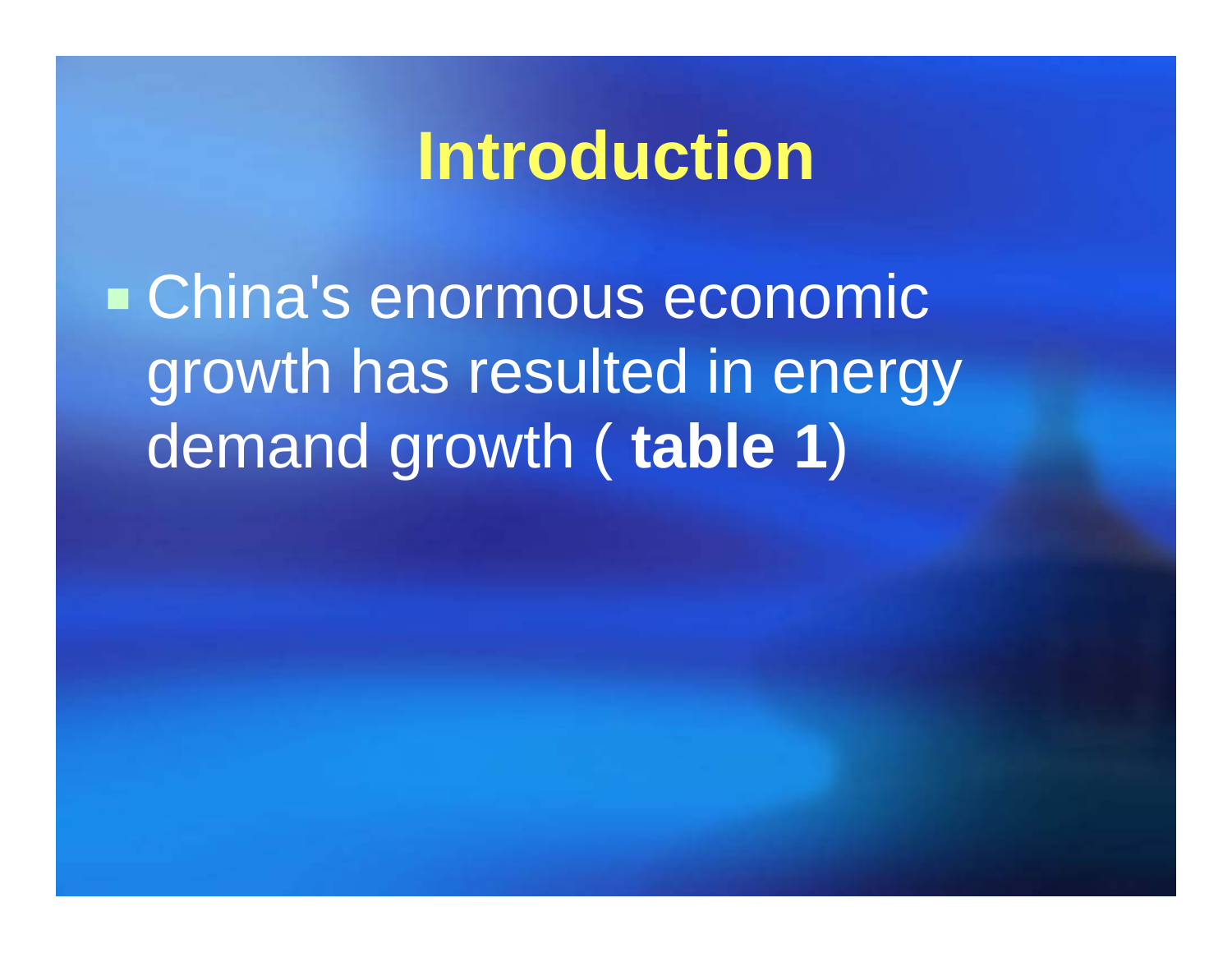#### Table 1 Balance of China's Energy Production and Consumption

| Year | Energy<br>Production<br>(10,000 ton coal<br>equivalents) | Energy<br><b>Consumption</b><br>(10,000 ton coal<br>equivalents) | <b>Balance</b><br>(10,000 ton coal<br>equivalents) |
|------|----------------------------------------------------------|------------------------------------------------------------------|----------------------------------------------------|
| 1990 | 103,922                                                  | 98,703                                                           | 5,219                                              |
| 1992 | 107,256                                                  | 109,170                                                          | $-1,914$                                           |
| 1995 | 129,034                                                  | 131,176                                                          | $-2,142$                                           |
| 2000 | 106,988                                                  | 130,297                                                          | $-23,309$                                          |
| 2001 | 120,900                                                  | 134,914                                                          | $-14,014$                                          |
| 2002 | 139,000                                                  | 148,000                                                          | $-9,000$                                           |
| 2003 | 160,300                                                  | 167,800                                                          | $-7,500$                                           |

Sources: China State Statistic Bureau: *China Statistics Year Book*, various years.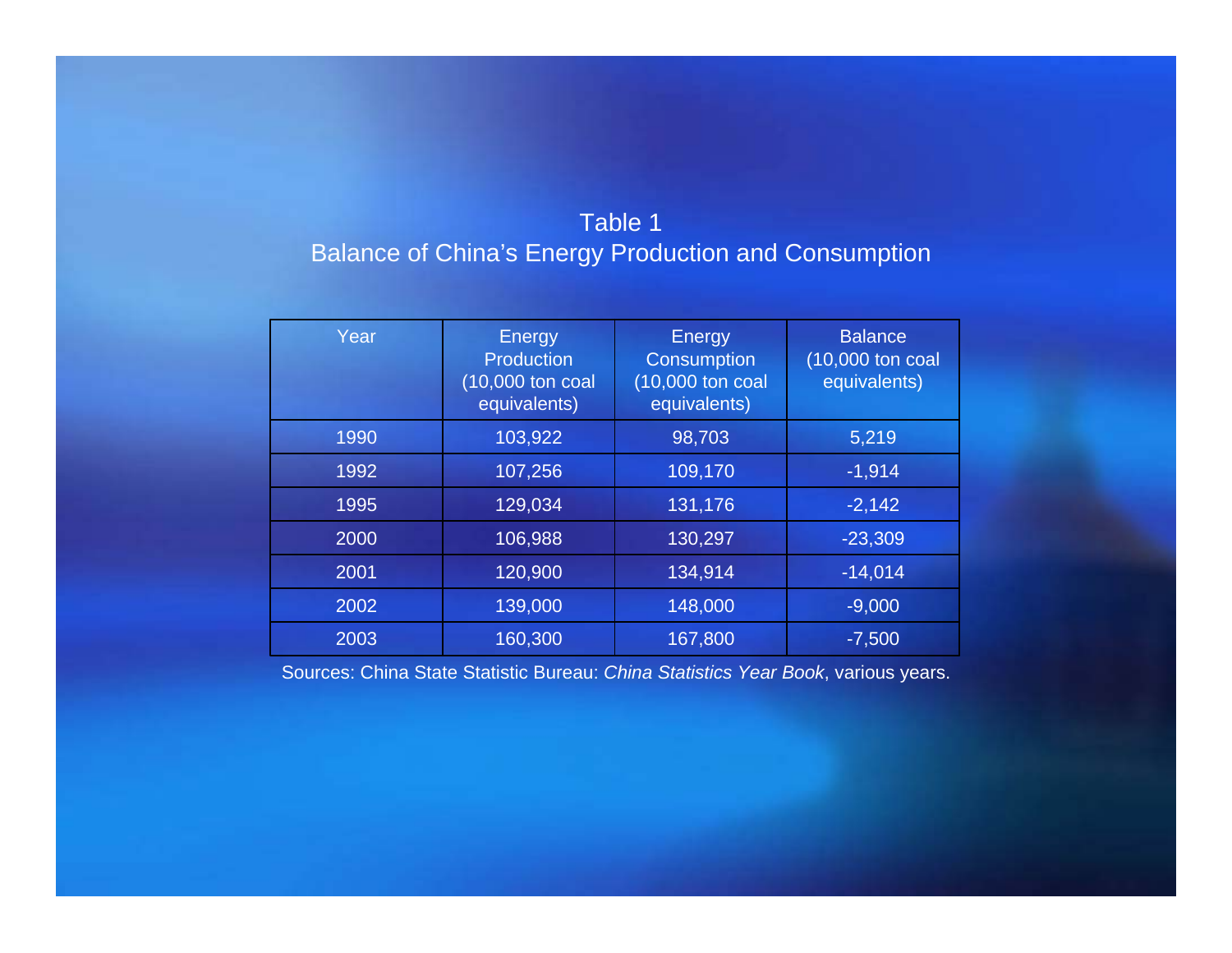**Example 1 Coal has been the largest** composition of China's energy consumption, which has produced serious environmental pollution energy consumption, ( **table 2** )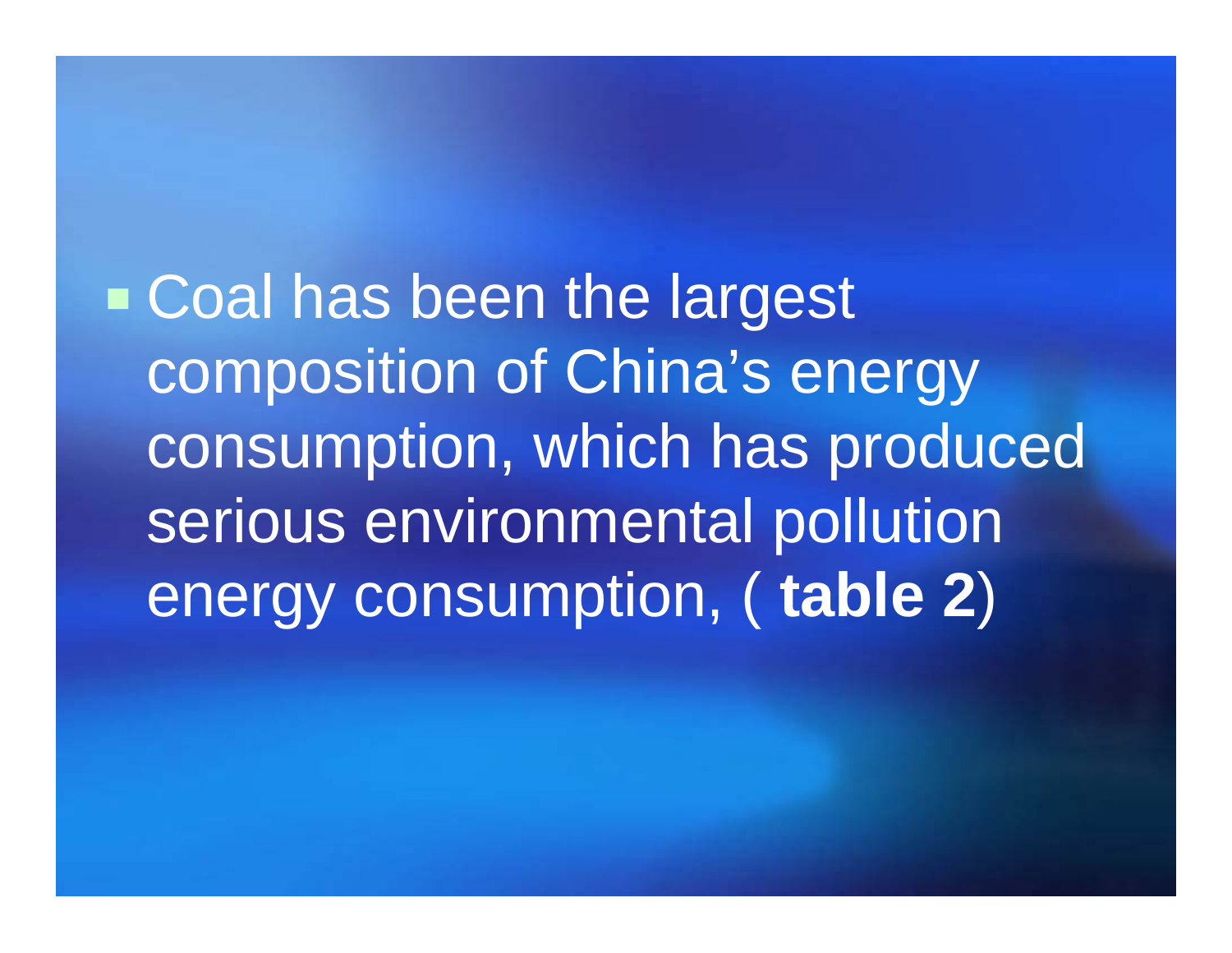#### **Table 2 Composition of China's Energy Production and Consumption**

| Year              | Energy<br><b>Total</b><br>(10,000)<br>ton coal<br>equivalen<br>ts | <b>Energy Composition (100%)</b> |                  |         |                                 |                           |  |
|-------------------|-------------------------------------------------------------------|----------------------------------|------------------|---------|---------------------------------|---------------------------|--|
|                   |                                                                   | Coal $(\%)$                      | Petroleu<br>m(%) | Gas (%) | <b>Hydroelec</b><br>tric $(% )$ | <b>Nuclear</b><br>$(\% )$ |  |
| <b>Production</b> |                                                                   |                                  |                  |         |                                 |                           |  |
| 1995              | 129,034                                                           | 75.63                            | 16.68            | 1.86    | 5.47                            | 0.37                      |  |
| 2000              | 106,988                                                           | 66.70                            | 21.79            | 3.39    | 7.55                            | 0.57                      |  |
| 2001              | 120,900                                                           | 67.45                            | 20.11            | 3.44    | 8.47                            | 0.53                      |  |
| 2002              | 139,000                                                           | 71.69                            | 17.35            | 3.16    | 7.11                            | 0.69                      |  |
| 2003              | 160,300                                                           | 74.63                            | 15.22            | 2.84    | 6.26                            | 1.04                      |  |
| Consumption       |                                                                   |                                  |                  |         |                                 |                           |  |
| 1995              | 131,176                                                           | 74.97                            | 17.49            | 1.82    | 5.36                            | 0.36                      |  |
| 2000              | 130,297                                                           | 66.73                            | 24.05            | 2.71    | 6.06                            | 0.45                      |  |
| 2001              | 134,914                                                           | 65.03                            | 24.20            | 2.98    | 7.33                            | 0.46                      |  |
| 2002              | 148,000                                                           | 66.31                            | 23.48            | 2.94    | 6.63                            | 0.64                      |  |
| 2003              | 167,800                                                           | 68.37                            | 21.82            | 2.75    | 6.06                            | 1.01                      |  |

Sources: Wang Jiacheng, "Zhongguo Nenyuan Fazhan Xinshi he Zhanlu Fangzheng" (China's Energy Development Situation and Strategy), *Luntan Tongxun* (China Reform Forum Newsletter), no. 3, 2004, p. 27.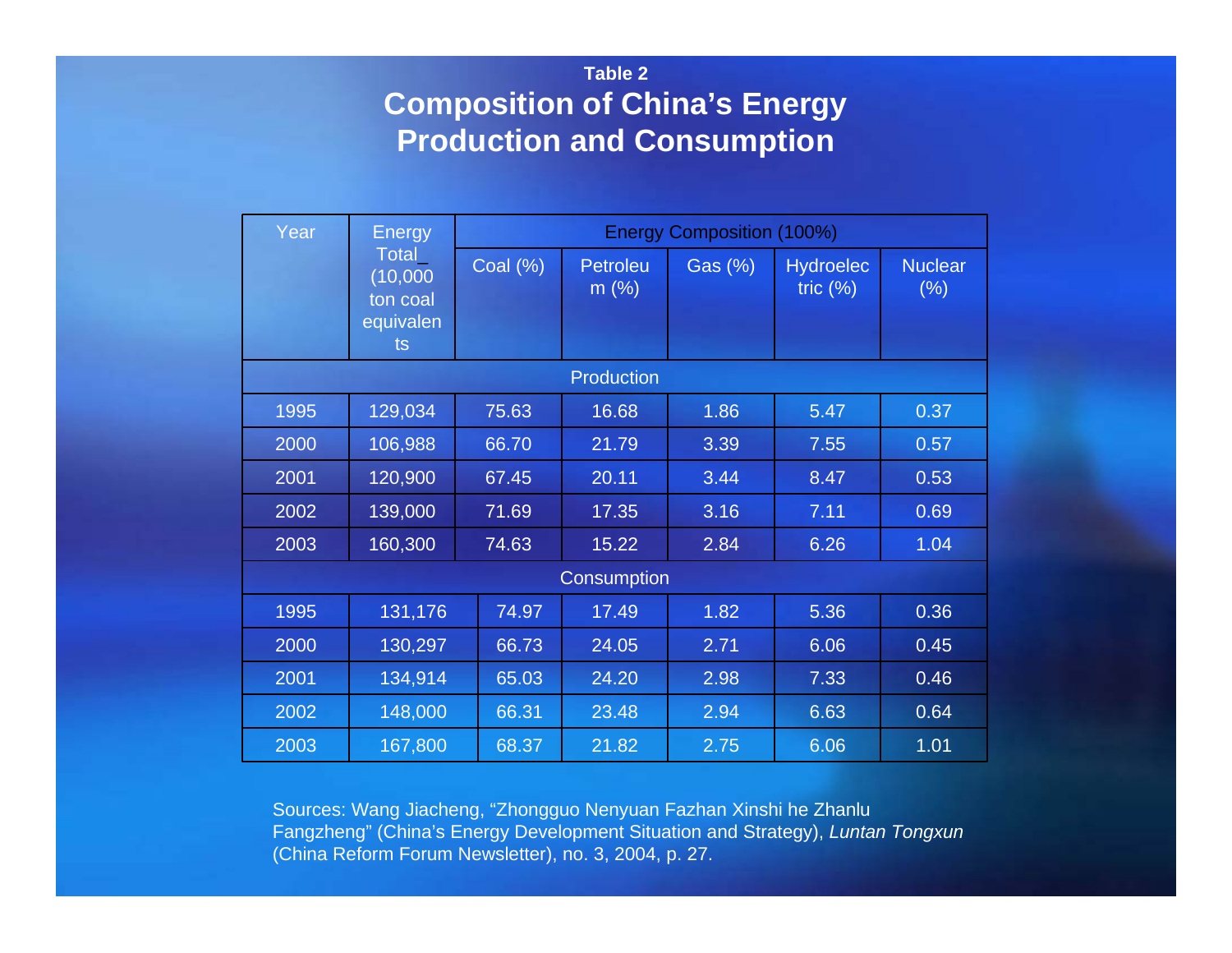## China's Energy Policy Reform

 First, Beijing has embarked on a diversification strategy both in terms of the development of alternative fuels and the establishment of new oil-import markets.

**The other swing is one toward an energy** strategy based on market principles as opposed to political considerations.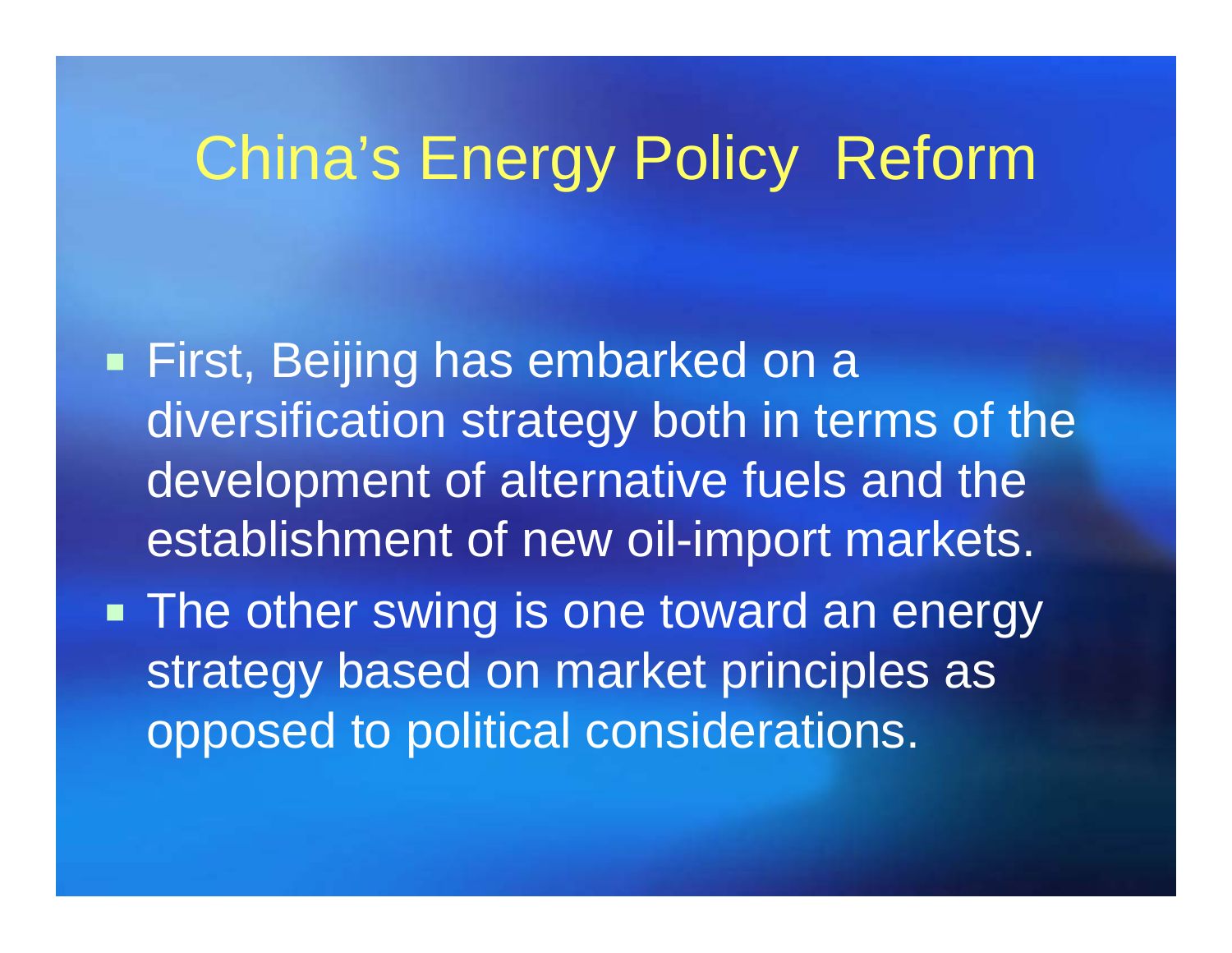**This energy policy reform has resulted in** fast increase in China's oil/gas consumption and import (table 3).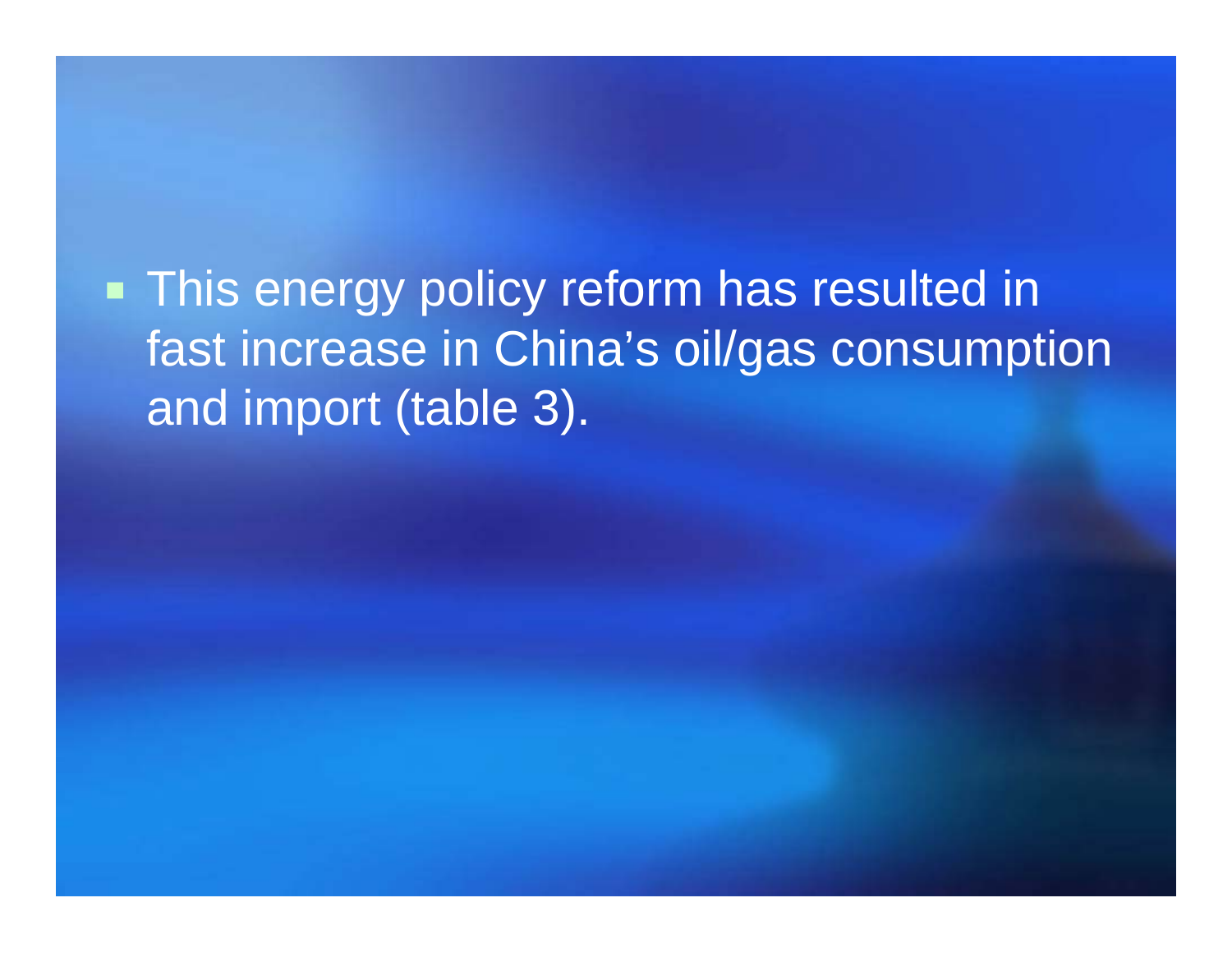#### **Table 3 China's Petroleum Net Imports**

| Year | Petroleum<br><b>Production</b><br>$(10,000 \text{ tons})$ | Petroleum<br>Consumption<br>$(10,000 \text{ tons})$ | <b>Balance</b><br>$(10,000 \text{ tons})$ | Petroleum<br><b>Net Imports</b><br>$(10,000 \text{ tons})$ |
|------|-----------------------------------------------------------|-----------------------------------------------------|-------------------------------------------|------------------------------------------------------------|
| 1990 | 13,831                                                    | 11,486                                              | 2,345                                     | 2,355 (Net<br>Import)                                      |
| 1991 | 14,099                                                    | 12,384                                              | 1,716                                     | 1,455 (Net<br>Import)                                      |
| 1992 | 14,210                                                    | 13,354                                              | 856                                       | 565 (Net<br>Import)                                        |
| 1993 | 14,524                                                    | 14,721                                              | $-197$                                    | 988                                                        |
| 1994 | 14,608                                                    | 14,956                                              | $-348$                                    | 290                                                        |
| 1995 | 15,005                                                    | 16,065                                              | $-1,060$                                  | 1,005                                                      |
| 1996 | 15,733                                                    | 17,438                                              | $-1,703$                                  | 1,395                                                      |
| 1997 | 16,074                                                    | 19,692                                              | $-3,618$                                  | 3,384                                                      |
| 1998 | 16,100                                                    | 19,818                                              | $-3,718$                                  | 2,913                                                      |
| 1999 | 16,000                                                    | 21,073                                              | $-5,073$                                  | 4,381                                                      |
| 2000 | 16,300                                                    | 22,439                                              | $-6,139$                                  | 6,974                                                      |
| 2001 | 16,500                                                    | 22,948                                              | $-6,448$                                  | 6,487                                                      |
| 2002 | 16,700                                                    | 24,242                                              | $-7,542$                                  | 7,183                                                      |
| 2003 | 17,000                                                    | 25,200                                              | $-8,200$                                  | 10,000                                                     |

Sources: China State Statistic Bureau: *China Statistics Year Book*, various years.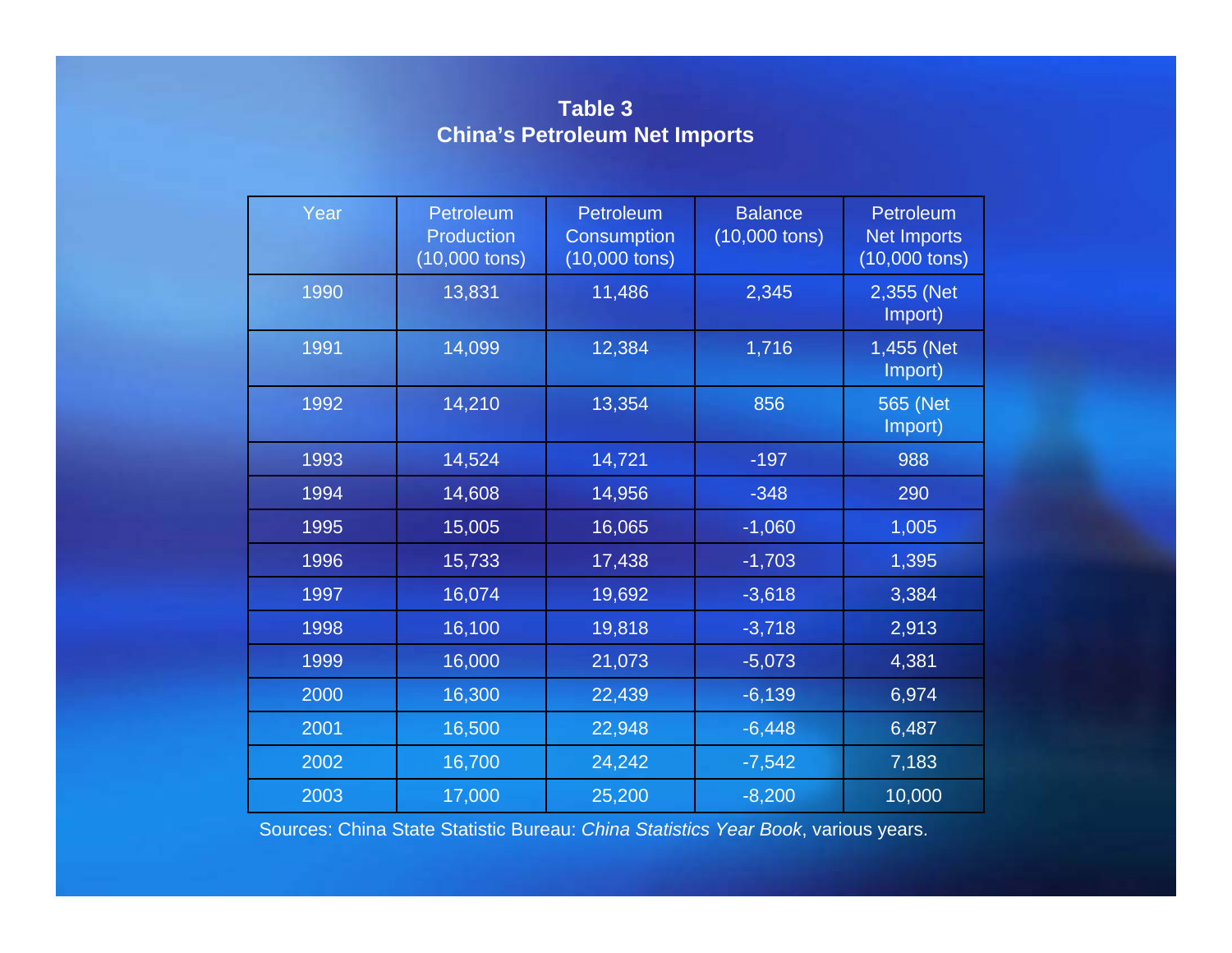■ To make use of market mechanism, the Chinese government implemented an intensive reorganization of the energy sector in the 1990s (table 4).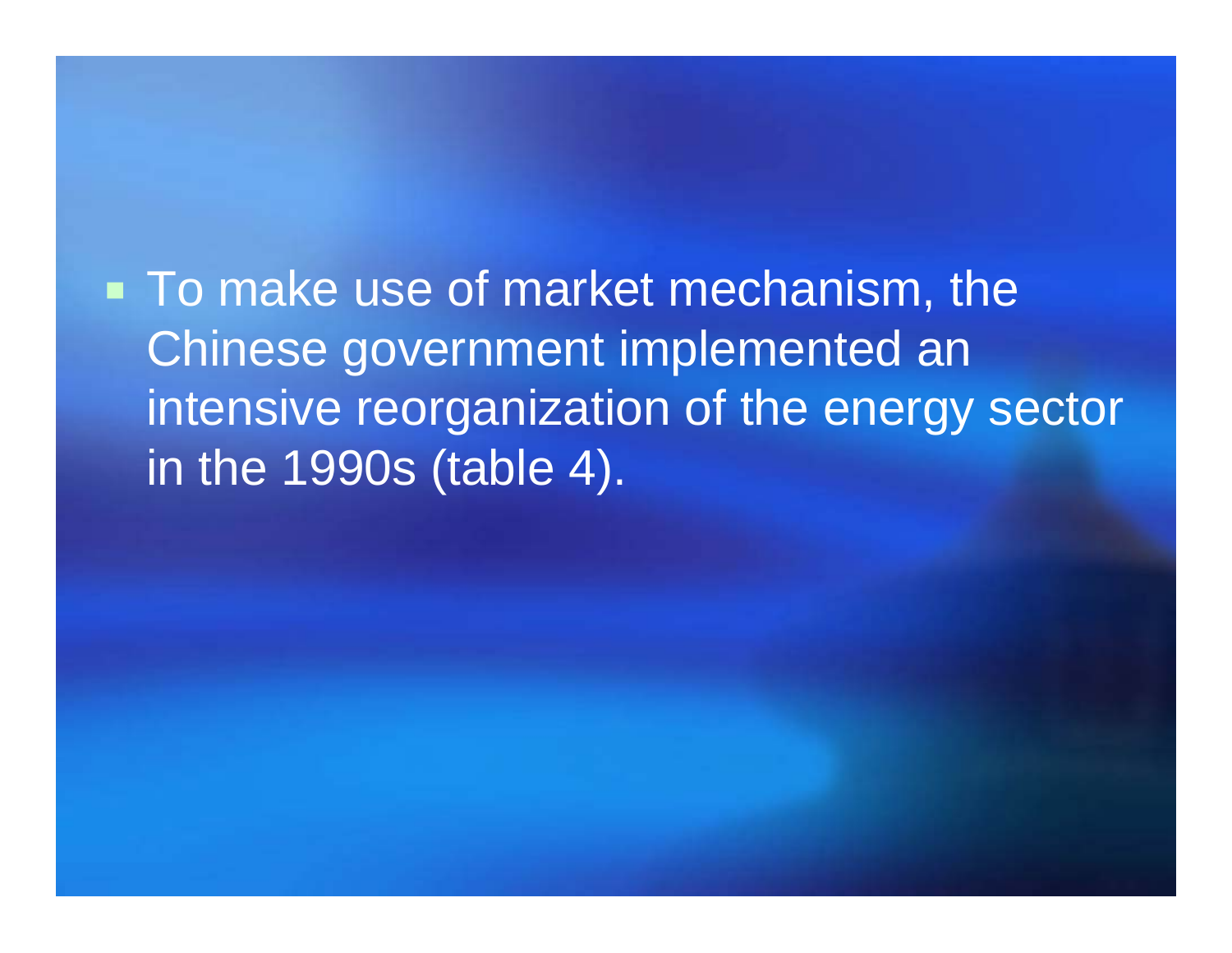#### Table 4. Organization of China's Energy Sector Source: U.S. Department of Energy, Energy Information Administration, Main Products of the Office of Energy Markets and End Use, Country Analysis Briefs, "China: An Energy Sector Overview," accessed at <http://w w w.eia/doe.gov/e meu/cabs/china/org.gif> State Council State Development Commission **Commission** Commission **Commission** Component Commission Component Commission Component Commission **Component Commission** Component Commission **Commission** Component Commission **Commission** Co State Council State Science andTechnology Commission **Commerce Commission** Ministry of Commerce Commission Ministry of Commerce Commission Ministry of Commerce Commission Commerce Commission Commission Commission Commission Commission Commission Commiss Ministry of Electric PowerMinistry of Water Resources Ministry of Coal Industry **All and The Company of Coal Industry of Geology and Ministry of Geology and Mineral Resources** Huaneng Group State Power Corporation Regional Electric Power Subsidiaries China National Local Coal Mines Development Corporation China Northest and NEI-Mongolia United Coal Company China National Petroleum Corporation China National Petrochemical Corporation China National Offshore Oil Corporation China National Nuclear Industry Corporation China National Energy Investment Corporation China National Chemicals Import and Export Corporation China International Water and Electric Corporation Unipec China Oil

**Agriculture**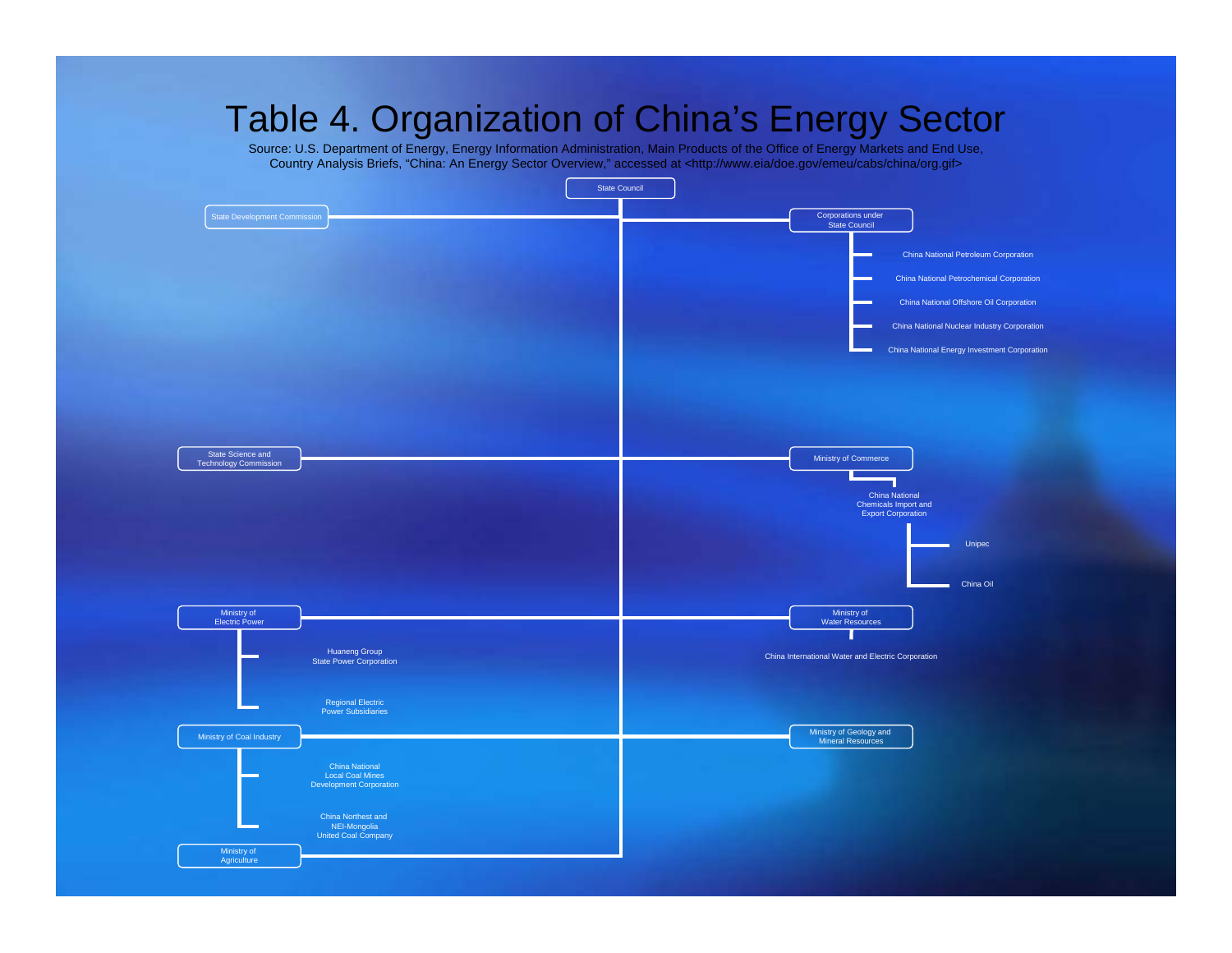**• While domestic institutional reform helps set** a strategy of sustainable energy development, Chinese search for energy security has played a more and more important role in shaping China's foreign relations, including its relations with Asian neighbors.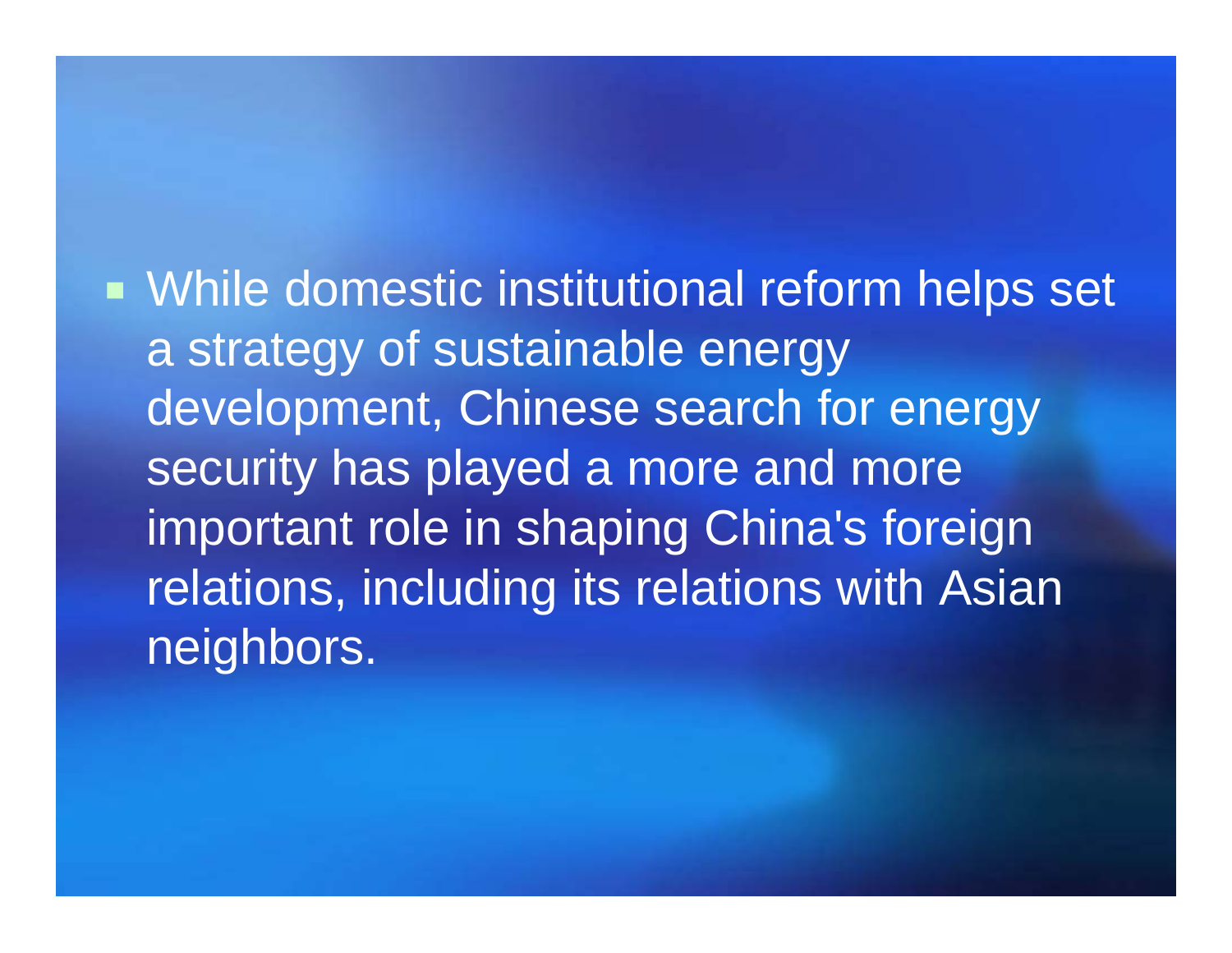# **Beijing's Periphery Policy**

- After China launched market-oriented economic reform and opening up to the outside world in the early 1980s, Beijing's leaders made a deliberated effort to devise an integrated regional policy, known as "*zhoubian zhengce*" (periphery policy) *or "mulin zhengce"* (good neighboring policy).
- Energy security was not the initial motivation in China's periphery policy. Instead, Beijing's periphery policy was to help China to achieve the goal of creating a regional environment conducive to its economic modernization and national security.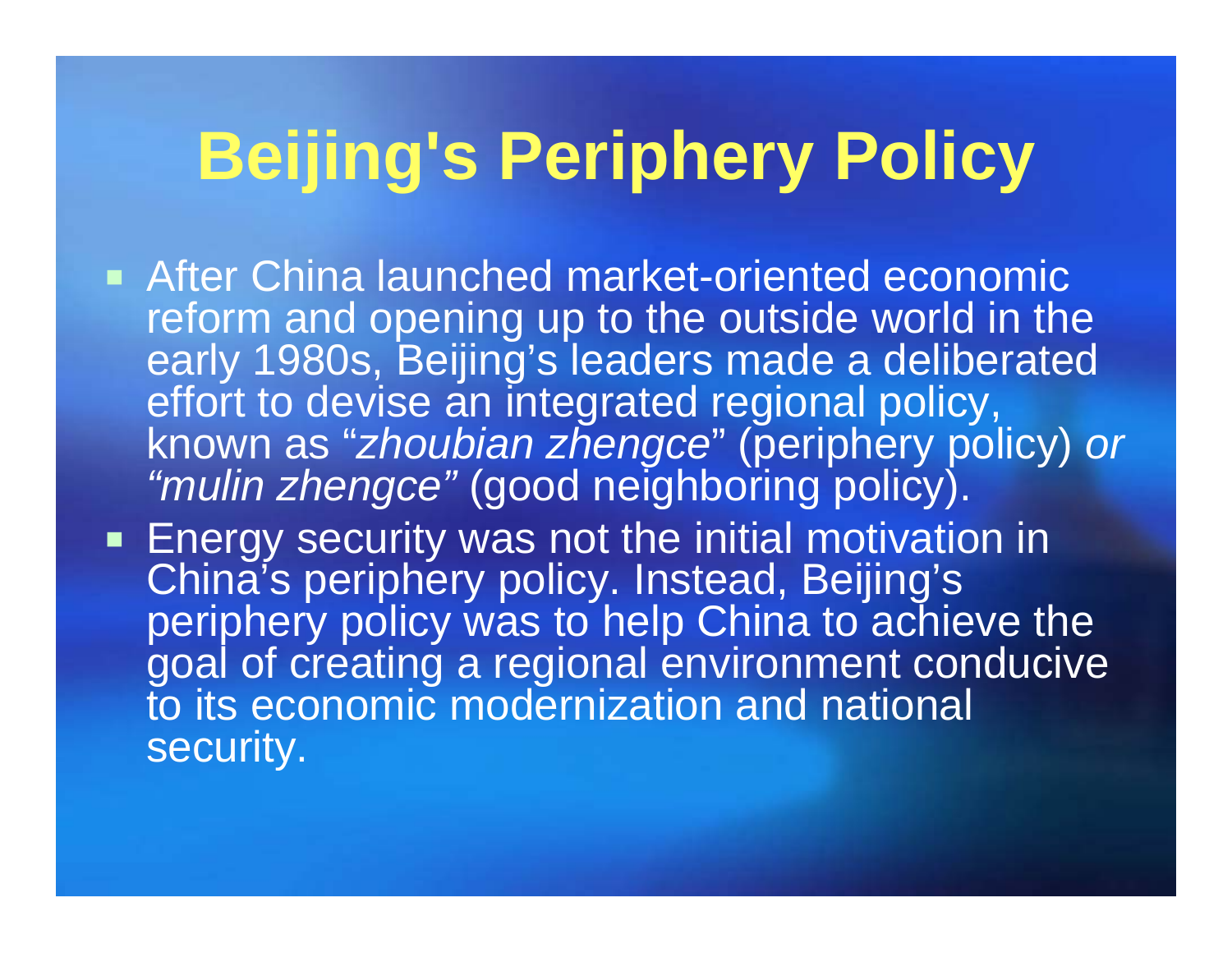### First stage of China's periphery policy success

- This success came roughly in two chronological stages:
- **The first was to abandon ideology as the policy guide and** to develop friendly relations with neighbors regardless of their ideological tendencies and political systems (*buyi yishi xingtai he shehui zhidu lun qingsu*).
- **The second was to change the practice of defining China's** relations with its neighbors in terms of their relations with either the Soviet Union or the United States (*yimei huaxian, yisu huaxian*).
- **These policy changes resulted in an improvement of** China's relations with some periphery countries previously in tension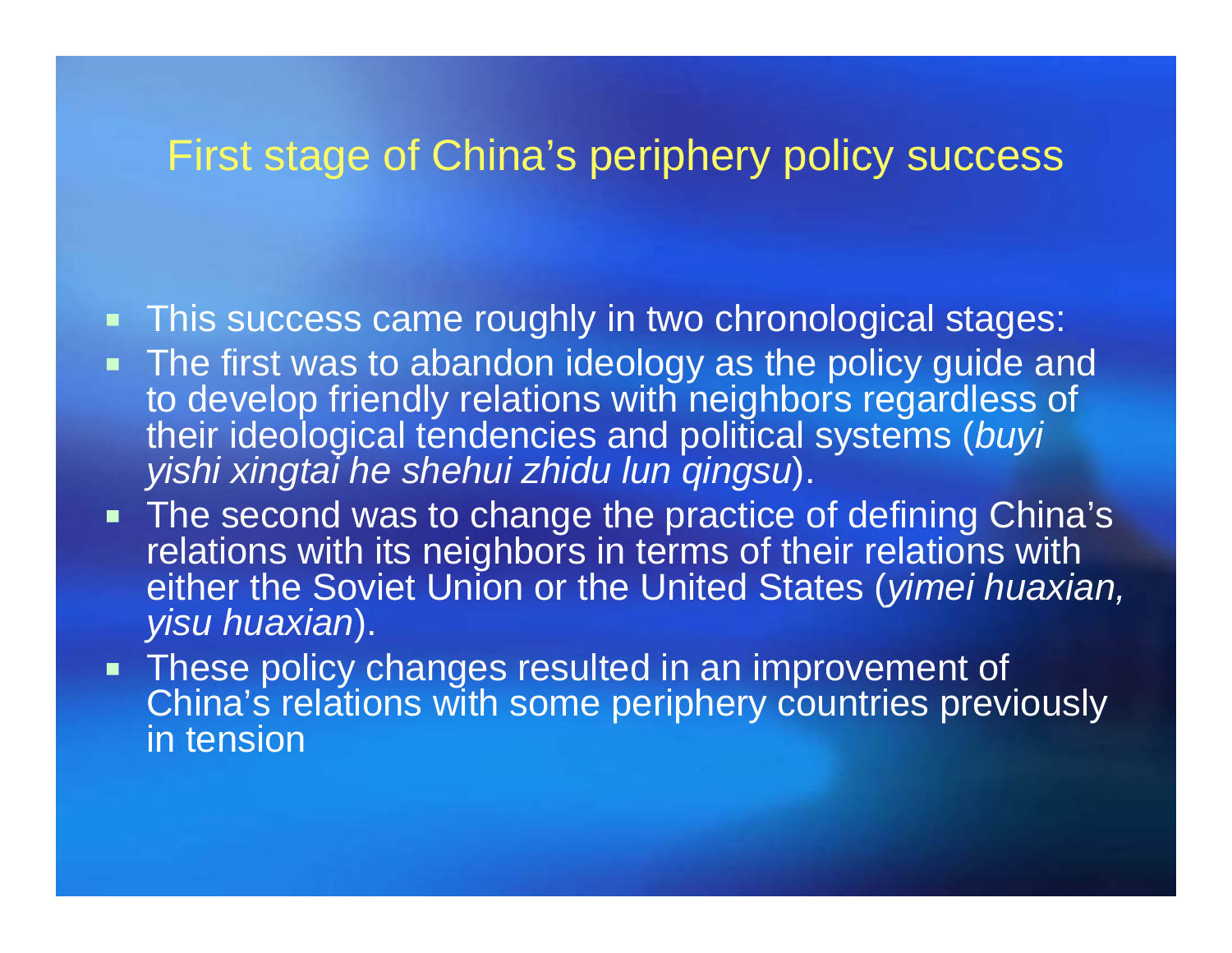### **Second stage of periphery policy success**

- **The Tiananmen Massacre in 1989 and the subsequent end of the Cold** War started the second stage of China's periphery policy.
- **The massacre led to economic sanctions by and deterioration of** relations with Western countries. However, it had little negative impact on China's relations with its Asian neighbors.
- п Beijing's leaders decided to further reduce the role of ideological factors in China's foreign relations and stop drawing lines according to a country's social-political system or attitudes toward China.
- As a result, it was really ironical that while China's relations with the Western countries soured, its relations with Asian-Pacific neighbors improved after the Tiananmen Incident.
- $\blacksquare$  The Asian financial crisis in 1997 provided a good opportunity for China to further improve its relations with Southeast Asian countries.
- п In the 1990s, China also significantly improved relations with its neighbors in the north and northwest.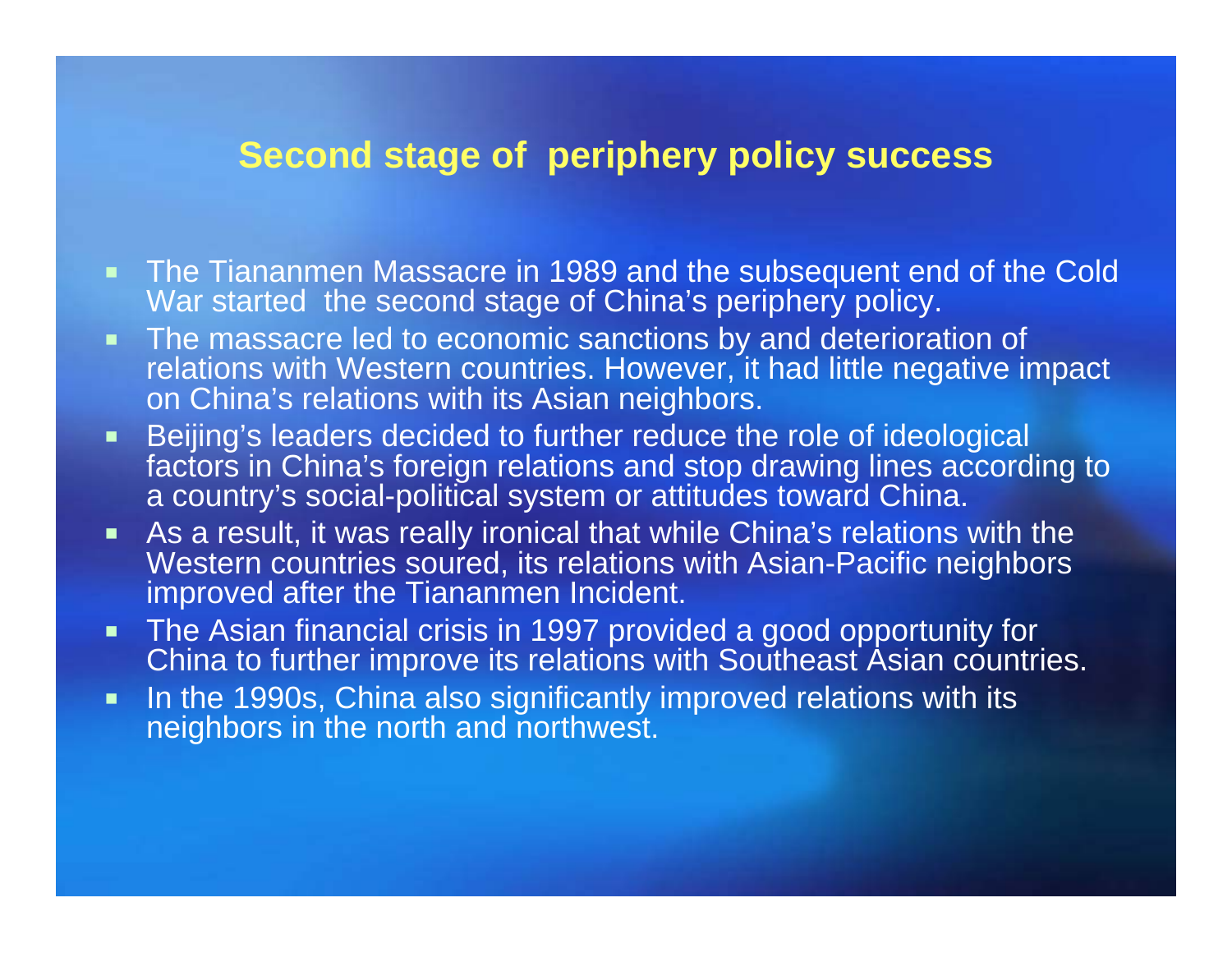#### **Energy Security and New Relations with Central Asian States**

- п ■ New uncertainties arose when energy factor began to play a more and more important role in China's relations with neighboring countries.
- **Latent in the new strive for energy was a rise of conflicting rather than common** interests with some countries that have territorial disputes over potentially resource-rich border areas.
- п Beijing has been successful in working with Central Asian states in meeting this new challenge.
- п At least partially for securing its growing need for oil and gas, China has demonstrated growing interest in the Caspian Basin.
- п Following the disintegration of the Soviet Union, China secured a good start with the newly independent central Asian states of Kazakhstan, Tajikistan, Kyrgystan, Uzbekistan, and Turkmenistan in 1992
- $\blacksquare$  the important issue on the agenda for China's relations with the central Asian states is energy security
- п China has invested heavily in several oil- and gas fields in Central Asia.
- $\blacksquare$  Through a landmark agreement with Kazakhstan, Beijing has paved the way for the construction of a major pipeline linking the western province of Xinjiang to Caspian energy development.
- ٠ To maintain good relations with central Asian states, China took a lead to launch the Shanghai Cooperation Organization (SCO).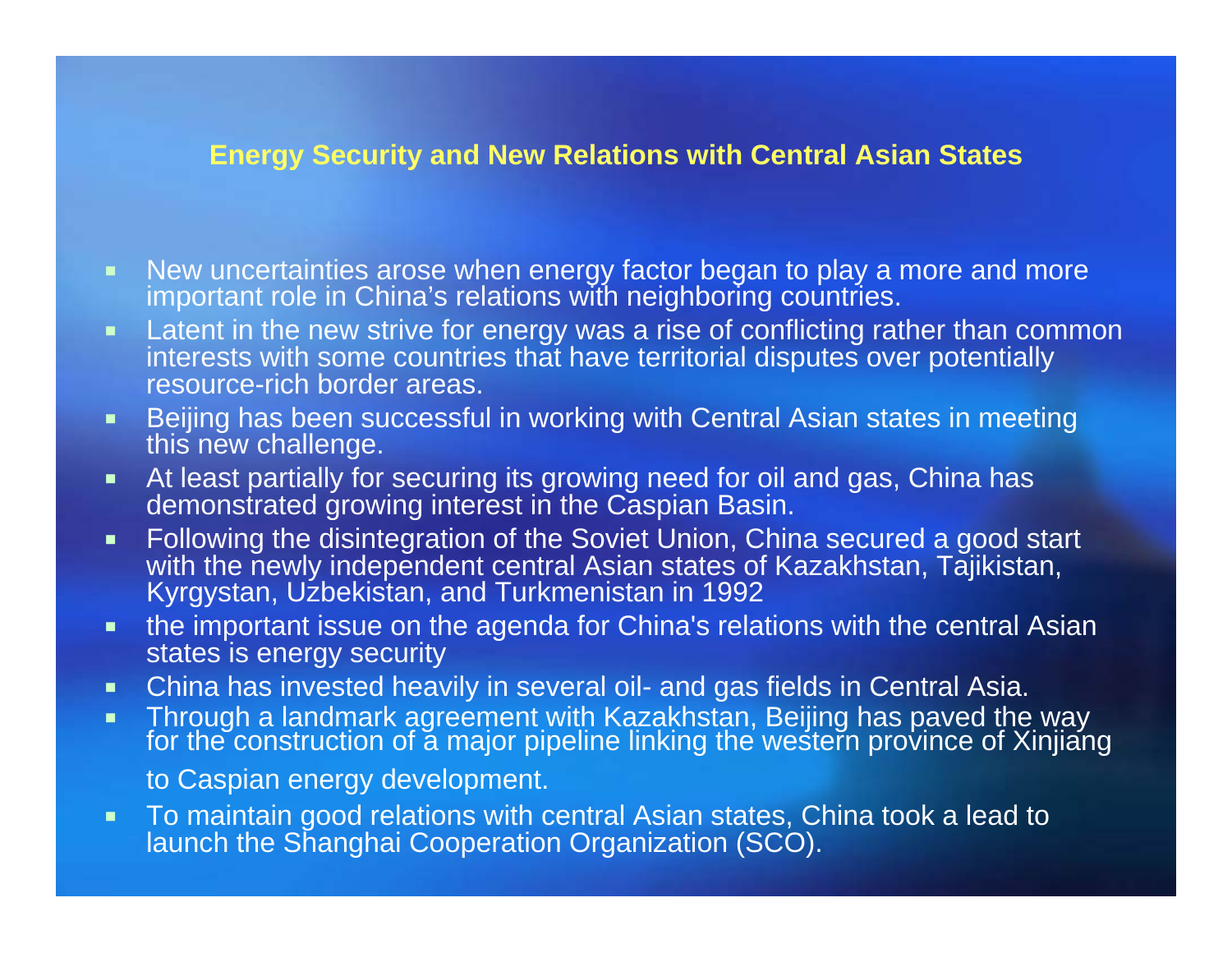## **Energy Security and Border Disputes**

- China's rising energy profile has hardly gone unnoticed by China's neighbors who have border disputes over potentially resources-rich maritime areas.
- $\blacksquare$  China's border disputes may be divided into three categories: land boundaries in its north and southwest borders: so-called "lost" territories; and maritime boundaries
- $\mathbf{u}$  . Progress towards the settlement of these disputes has been made largely along its land borders in the north and West. The Chinese government has been extremely firm on the second category of territory disputes.
- $\blacksquare$  $\textcolor{red}{\bullet}$  Progress in the third category dispute is extremely limited. In the cases of dispute over the South China Sea and the Senkaku/Diaoyu islands, no agreement or compromise has been reached with Southeast Asian countries and Japan.
- $\blacksquare$  . the energy imperative has made the disputes more difficult to settle down.